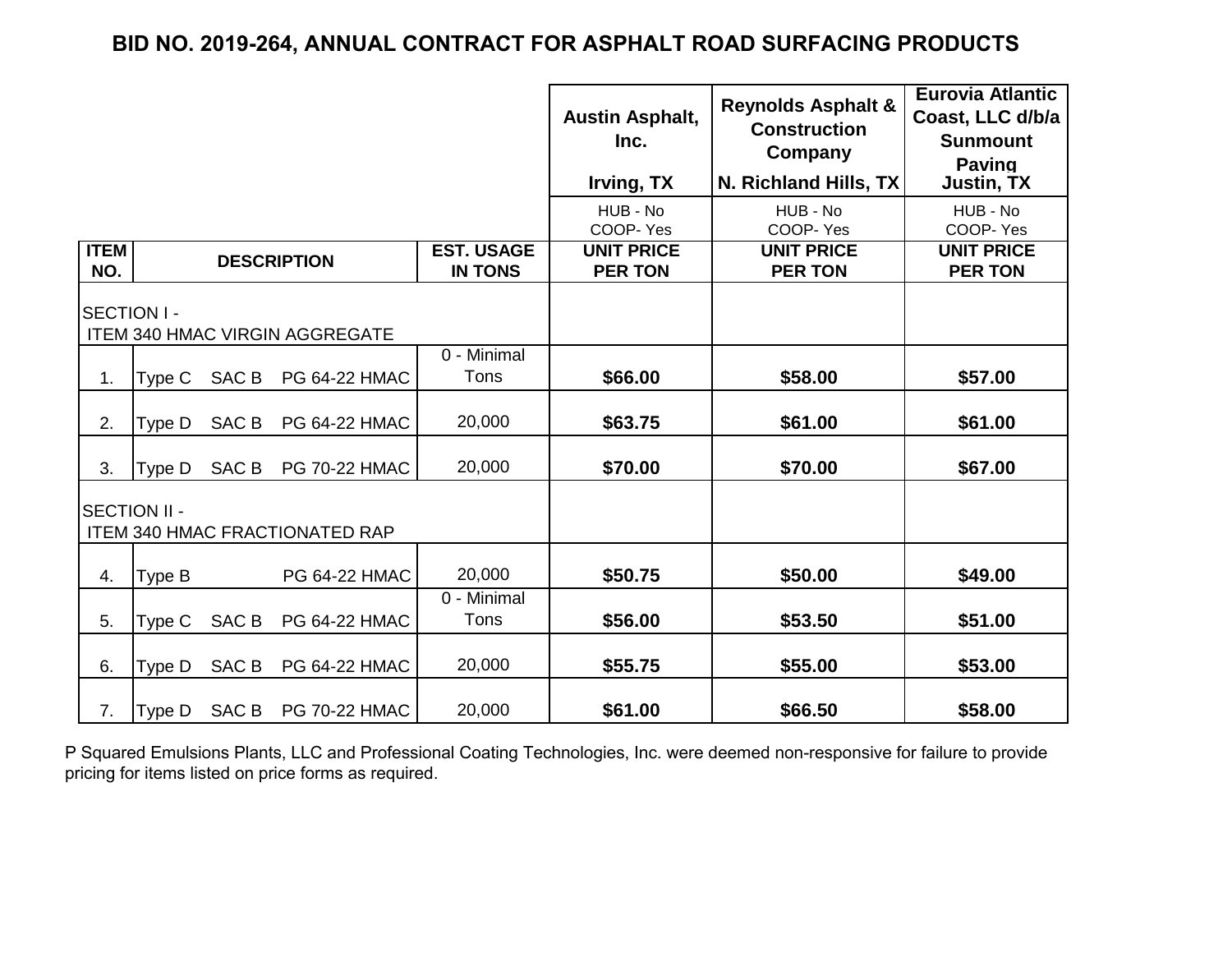|                                                              |        |                  |                                       |                                     | <b>TexasBit</b><br>Irving, TX       | <b>Vulcan</b><br><b>Construciton</b><br><b>Materials, LLC</b><br>San Antonio, TX |
|--------------------------------------------------------------|--------|------------------|---------------------------------------|-------------------------------------|-------------------------------------|----------------------------------------------------------------------------------|
|                                                              |        |                  |                                       |                                     | HUB - No<br>COOP-Yes                | HUB - No<br>COOP-Yes                                                             |
| <b>ITEM</b><br>NO.                                           |        |                  | <b>DESCRIPTION</b>                    | <b>EST. USAGE</b><br><b>IN TONS</b> | <b>UNIT PRICE</b><br><b>PER TON</b> | <b>UNIT PRICE</b><br><b>PER TON</b>                                              |
| <b>SECTION I-</b>                                            |        |                  | <b>ITEM 340 HMAC VIRGIN AGGREGATE</b> |                                     |                                     |                                                                                  |
| 1.                                                           | Type C | SAC <sub>B</sub> | PG 64-22 HMAC                         | 0 - Minimal<br>Tons                 | \$64.00                             | \$56.35                                                                          |
| 2.                                                           | Type D | SAC <sub>B</sub> | PG 64-22 HMAC                         | 20,000                              | \$64.00                             | \$55.15                                                                          |
| 3.                                                           | Type D | SAC <sub>B</sub> | <b>PG 70-22 HMAC</b>                  | 20,000                              | \$68.00                             | \$57.00                                                                          |
| <b>SECTION II -</b><br><b>ITEM 340 HMAC FRACTIONATED RAP</b> |        |                  |                                       |                                     |                                     |                                                                                  |
| 4.                                                           | Type B |                  | <b>PG 64-22 HMAC</b>                  | 20,000                              | \$51.00                             | \$54.35                                                                          |
| 5.                                                           | Type C | SAC <sub>B</sub> | PG 64-22 HMAC                         | 0 - Minimal<br>Tons                 | \$57.00                             | \$54.35                                                                          |
| 6.                                                           | Type D | SAC <sub>B</sub> | PG 64-22 HMAC                         | 20,000                              | \$57.00                             | \$53.15                                                                          |
| 7.                                                           | Type D | SAC <sub>B</sub> | <b>PG 70-22 HMAC</b>                  | 20,000                              | \$61.00                             | \$55.00                                                                          |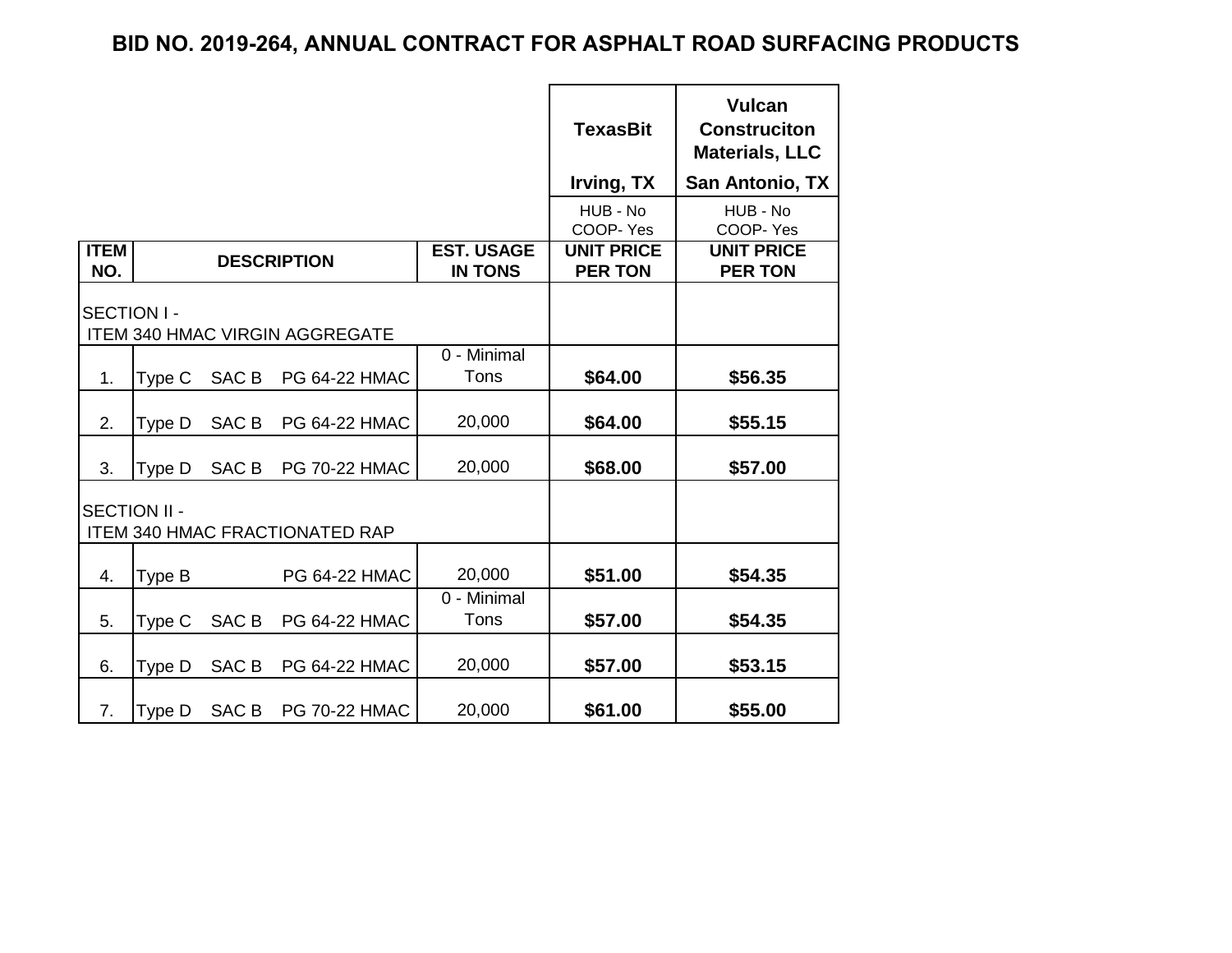|                                |                                                      |                                     | <b>Austin Asphalt,</b><br>Inc.<br>Irving, TX | <b>Reynolds Asphalt &amp;</b><br><b>Construction</b><br>Company<br>N. Richland Hills, TX | <b>Eurovia Atlantic</b><br>Coast, LLC d/b/a<br><b>Sunmount</b><br><b>Paving</b><br><b>Justin, TX</b> |
|--------------------------------|------------------------------------------------------|-------------------------------------|----------------------------------------------|------------------------------------------------------------------------------------------|------------------------------------------------------------------------------------------------------|
|                                |                                                      |                                     | HUB - No<br>COOP-Yes                         | HUB - No<br>COOP-Yes                                                                     | HUB - No<br>COOP-Yes                                                                                 |
| <b>ITEM</b><br>NO.             | <b>DESCRIPTION</b>                                   | <b>EST. USAGE</b><br><b>IN TONS</b> | <b>UNIT PRICE</b><br><b>PER TON</b>          | <b>UNIT PRICE</b><br><b>PER TON</b>                                                      | <b>UNIT PRICE</b><br><b>PER TON</b>                                                                  |
|                                | <b>SECTION III -</b><br>ITEM 334 HOT MIX COLD LAID   |                                     |                                              |                                                                                          |                                                                                                      |
| 8.                             | Type B Hot Mix Cold Laid                             | 0 - Minimal<br>Tons                 | No Bid                                       | No Bid                                                                                   | No Bid                                                                                               |
| 9.                             | SAC B<br>Hot Mix Cold Laid<br>Type D                 | 0 - Minimal<br>Tons                 | No Bid                                       | No Bid                                                                                   | No Bid                                                                                               |
|                                | <b>SECTION IV -</b><br><b>DMS9202 PATCH MATERIAL</b> |                                     |                                              |                                                                                          |                                                                                                      |
| 10.                            | High Performance Cold Mix Patch<br>Material          | 60                                  | \$97.00                                      | No Bid                                                                                   | No Bid                                                                                               |
| SECTION V - ITEM 344 SUPERPAVE |                                                      |                                     |                                              |                                                                                          |                                                                                                      |
| 11.                            | Type D SAC B<br>PG 64-22                             | 0 - Minimal<br>Tons                 | \$58.50                                      | \$57.00                                                                                  | \$56.00                                                                                              |
| 12.                            | Type D SAC B PG 70-22                                | 0 - Minimal<br>Tons                 | \$65.00                                      | \$67.00                                                                                  | \$61.50                                                                                              |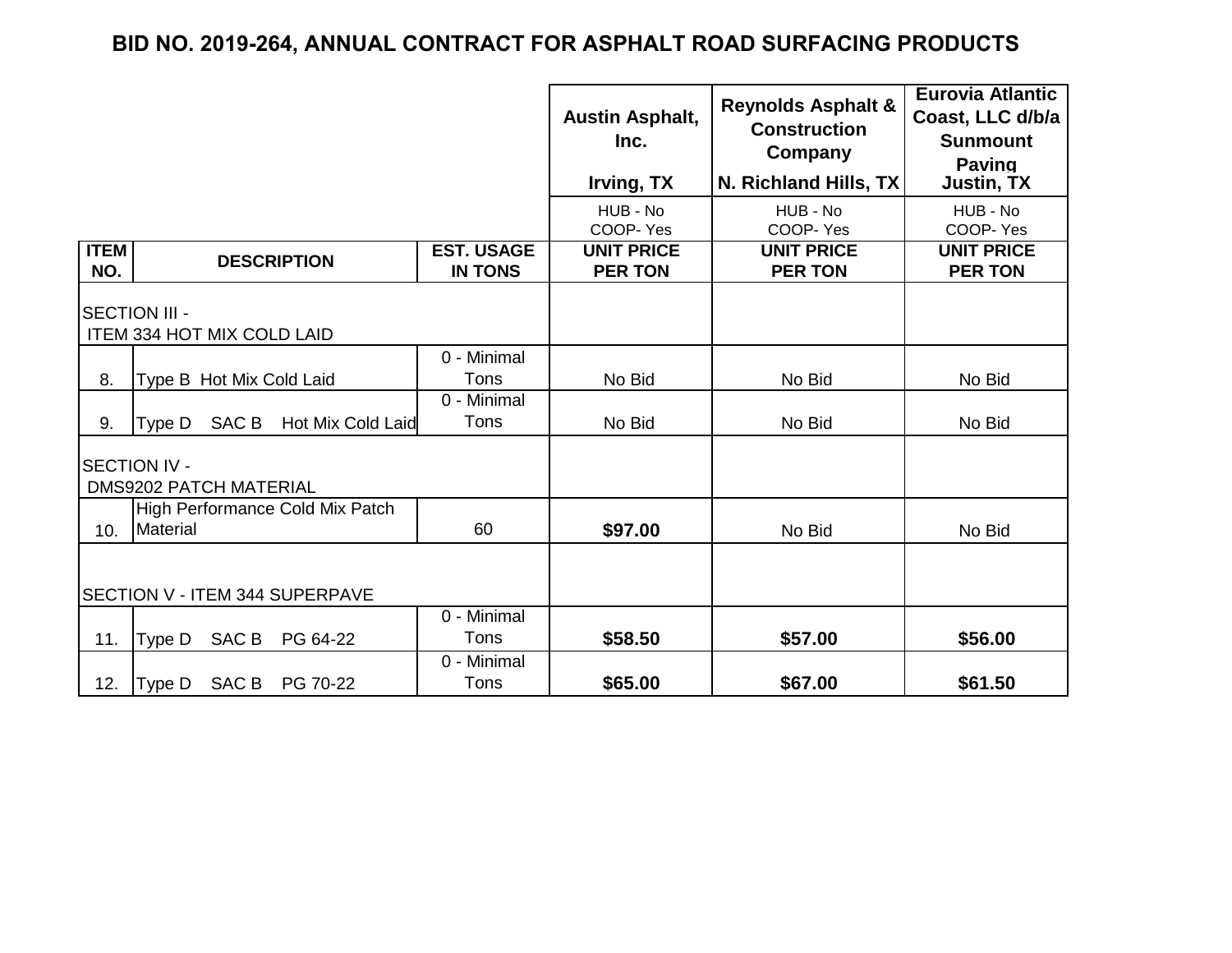|                    |                                                      |                                     | <b>TexasBit</b><br>Irving, TX       | <b>Vulcan</b><br><b>Construciton</b><br><b>Materials, LLC</b><br>San Antonio, TX |
|--------------------|------------------------------------------------------|-------------------------------------|-------------------------------------|----------------------------------------------------------------------------------|
|                    |                                                      |                                     | HUB - No<br>COOP-Yes                | HUB - No<br>COOP-Yes                                                             |
| <b>ITEM</b><br>NO. | <b>DESCRIPTION</b>                                   | <b>EST. USAGE</b><br><b>IN TONS</b> | <b>UNIT PRICE</b><br><b>PER TON</b> | <b>UNIT PRICE</b><br><b>PER TON</b>                                              |
|                    | <b>SECTION III -</b><br>ITEM 334 HOT MIX COLD LAID   |                                     |                                     |                                                                                  |
| 8.                 | Type B Hot Mix Cold Laid                             | 0 - Minimal<br>Tons                 | No Bid                              | No Bid                                                                           |
| 9.                 | SAC B<br>Hot Mix Cold Laid<br>Type D                 | 0 - Minimal<br>Tons                 | No Bid                              | \$70.00                                                                          |
|                    | <b>SECTION IV -</b><br><b>DMS9202 PATCH MATERIAL</b> |                                     |                                     |                                                                                  |
| 10.                | High Performance Cold Mix Patch<br>Material          | 60                                  | \$100.00                            | No Bid                                                                           |
|                    | <b>SECTION V - ITEM 344 SUPERPAVE</b>                |                                     |                                     |                                                                                  |
| 11.                | SAC B<br>PG 64-22<br>Type D                          | 0 - Minimal<br>Tons                 | \$60.00                             | \$65.00                                                                          |
| 12.                | SAC B<br>Type D<br>PG 70-22                          | 0 - Minimal<br>Tons                 | \$64.00                             | \$69.00                                                                          |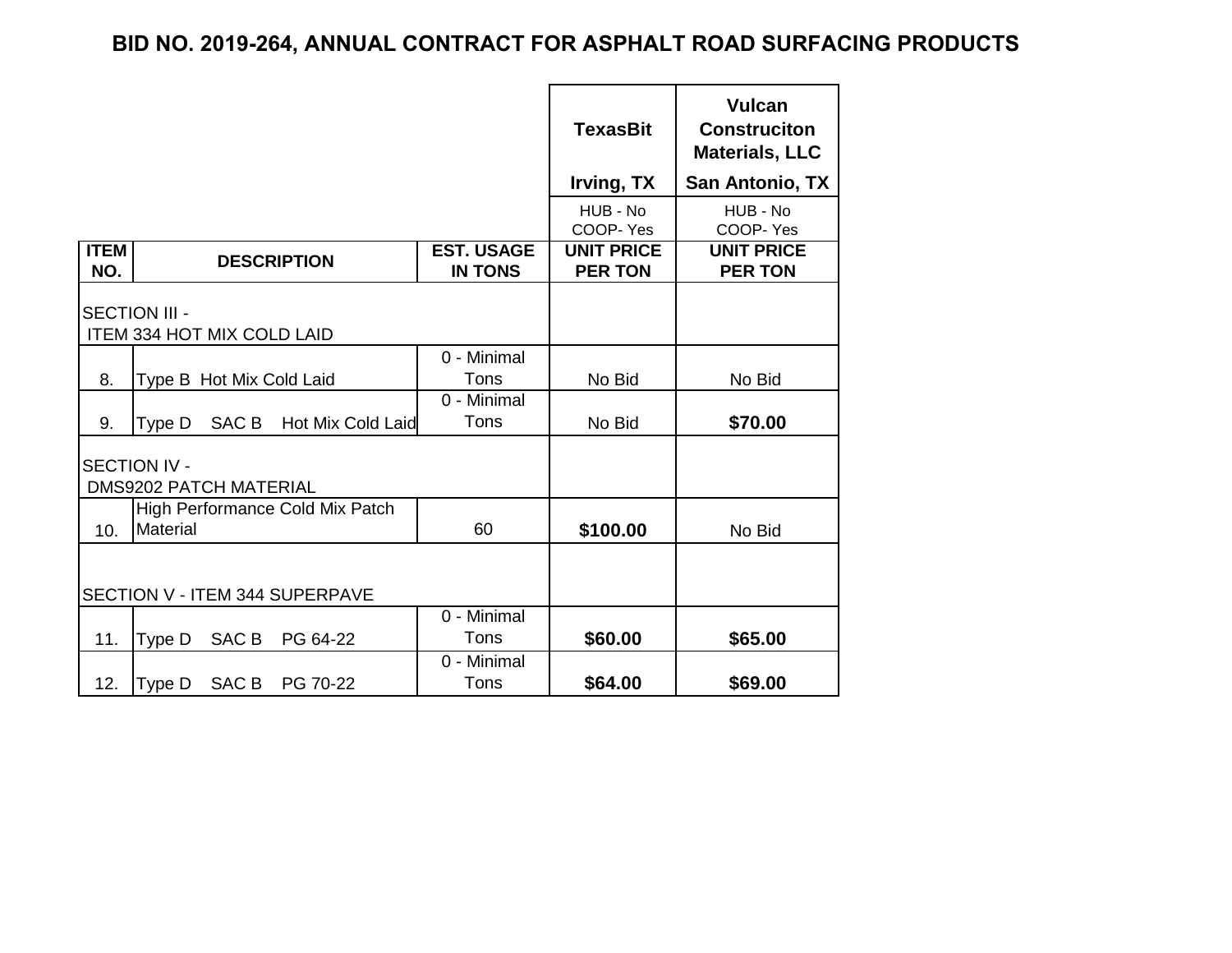|                    |                       |       |                                          |                                     | <b>Austin Asphalt,</b><br>Inc.<br>Irving, TX | <b>Reynolds Asphalt &amp;</b><br><b>Construction</b><br>Company<br>N. Richland Hills, TX | <b>Eurovia Atlantic</b><br>Coast, LLC d/b/a<br><b>Sunmount</b><br><b>Paving</b><br><b>Justin, TX</b> |
|--------------------|-----------------------|-------|------------------------------------------|-------------------------------------|----------------------------------------------|------------------------------------------------------------------------------------------|------------------------------------------------------------------------------------------------------|
|                    |                       |       |                                          |                                     | HUB - No<br>COOP-Yes                         | HUB - No<br>COOP-Yes                                                                     | HUB - No<br>COOP-Yes                                                                                 |
| <b>ITEM</b><br>NO. |                       |       | <b>DESCRIPTION</b>                       | <b>EST. USAGE</b><br><b>IN TONS</b> | <b>UNIT PRICE</b><br><b>PER TON</b>          | <b>UNIT PRICE</b><br><b>PER TON</b>                                                      | <b>UNIT PRICE</b><br><b>PER TON</b>                                                                  |
| M)                 | <b>SECTION VI -</b>   |       | <b>ITEM 347 THIN OVERLAY MIXTURE (TO</b> |                                     |                                              |                                                                                          |                                                                                                      |
| 13.                | Type C                | SAC B | PG 70-22                                 | $\overline{0}$ - Minimal<br>Tons    | \$120.00*                                    | \$92.00                                                                                  | No Bid                                                                                               |
| 14.                | Type F                | SAC B | PG 70-22                                 | 0 - Minimal<br>Tons                 | \$120.00*                                    | \$94.00                                                                                  | No Bid                                                                                               |
|                    | <b>SECTION VII -</b>  |       | ITEM 344 (MOD) MAC SUPERPAVE             |                                     |                                              |                                                                                          |                                                                                                      |
| 15.                |                       |       | Type D SAC B PG 64-22                    | 0 - Minimal<br>Tons                 | $$61.50**$                                   | No Bid                                                                                   | No Bid                                                                                               |
| 16.                | Type D SAC B          |       | PG 70-22                                 | 0 - Minimal<br>Tons                 | \$66.00**                                    | No Bid                                                                                   | No Bid                                                                                               |
| <b>MATERIAL</b>    | <b>SECTION VIII -</b> |       | ITEM 347 (MOD) MAC THIN OVERLAY          |                                     |                                              |                                                                                          |                                                                                                      |
| 17.                | Type C                | SAC B | PG 70-22                                 | 0 - Minimal<br>Tons                 | \$130.00**                                   | No Bid                                                                                   | No Bid                                                                                               |
| 18.                | Type F                |       | SAC B PG 70-22                           | 0 - Minimal<br>Tons                 | \$130.00**                                   | No Bid                                                                                   | No Bid                                                                                               |

\* Minimum 250 tons per day

\*\* Minimum 500 tons per day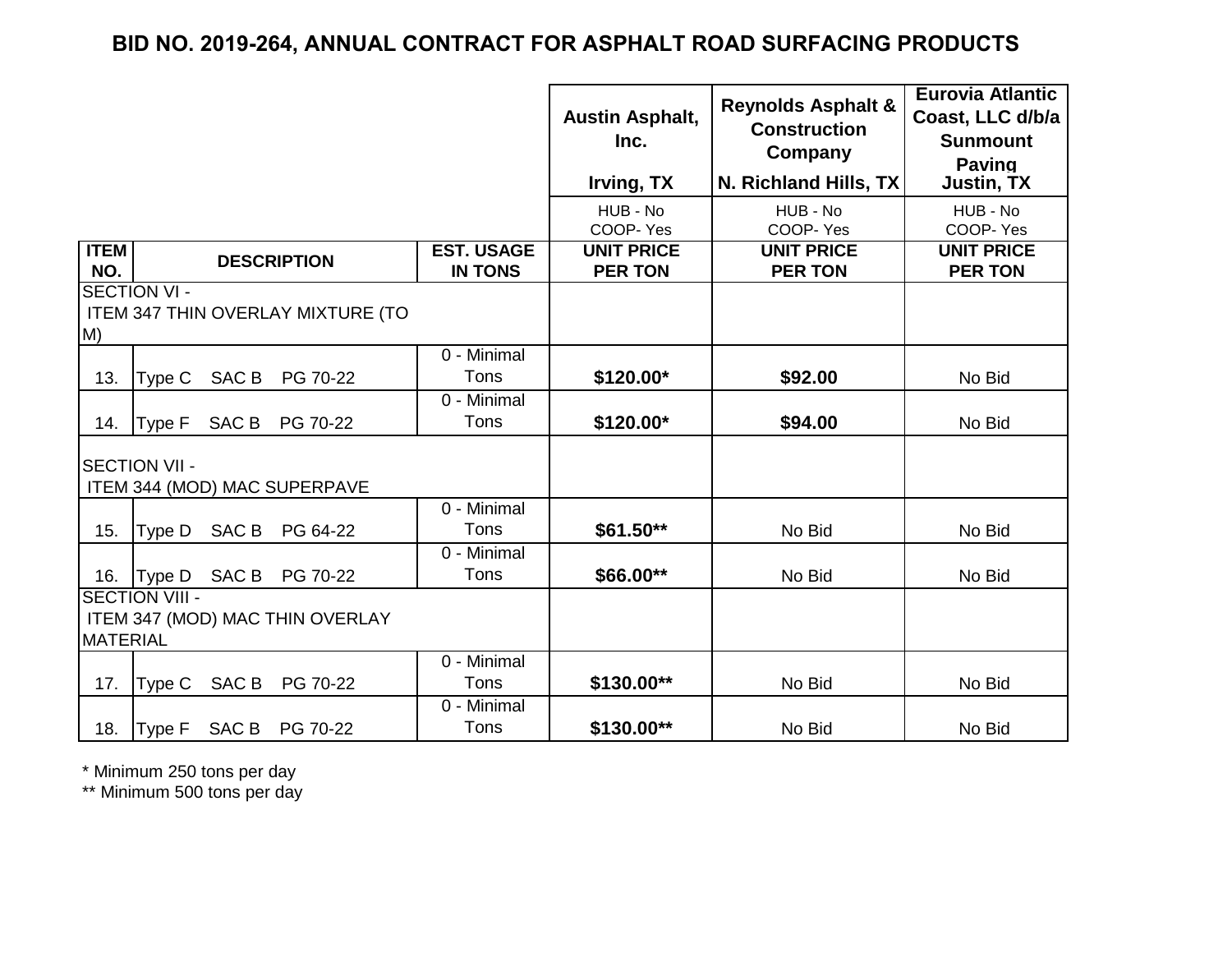|                    |                       |                  |                                          |                                     | <b>TexasBit</b><br>Irving, TX       | <b>Vulcan</b><br><b>Construciton</b><br><b>Materials, LLC</b><br><b>San Antonio, TX</b> |
|--------------------|-----------------------|------------------|------------------------------------------|-------------------------------------|-------------------------------------|-----------------------------------------------------------------------------------------|
|                    |                       |                  |                                          |                                     | HUB - No<br>COOP-Yes                | HUB - No<br>COOP-Yes                                                                    |
| <b>ITEM</b><br>NO. |                       |                  | <b>DESCRIPTION</b>                       | <b>EST. USAGE</b><br><b>IN TONS</b> | <b>UNIT PRICE</b><br><b>PER TON</b> | <b>UNIT PRICE</b><br><b>PER TON</b>                                                     |
| M)                 | <b>SECTION VI -</b>   |                  | <b>ITEM 347 THIN OVERLAY MIXTURE (TO</b> |                                     |                                     |                                                                                         |
| 13.                | Type C                | SAC B            | PG 70-22                                 | 0 - Minimal<br>Tons                 | \$105.00                            | No Bid                                                                                  |
| 14.                | Type F                | SAC <sub>B</sub> | PG 70-22                                 | 0 - Minimal<br>Tons                 | \$105.00                            | No Bid                                                                                  |
|                    | <b>SECTION VII -</b>  |                  | ITEM 344 (MOD) MAC SUPERPAVE             |                                     |                                     |                                                                                         |
| 15.                | Type D                | SAC <sub>B</sub> | PG 64-22                                 | 0 - Minimal<br>Tons                 | \$79.00                             | No Bid                                                                                  |
| 16.                | Type D                | SAC B            | PG 70-22                                 | 0 - Minimal<br>Tons                 | \$79.00                             | No Bid                                                                                  |
| <b>MATERIAL</b>    | <b>SECTION VIII -</b> |                  | ITEM 347 (MOD) MAC THIN OVERLAY          |                                     |                                     |                                                                                         |
| 17.                | Type C                | SAC B            | PG 70-22                                 | 0 - Minimal<br>Tons                 | \$79.00                             | No Bid                                                                                  |
| 18.                | Type F                | SAC B            | PG 70-22                                 | 0 - Minimal<br>Tons                 | \$79.00                             | No Bid                                                                                  |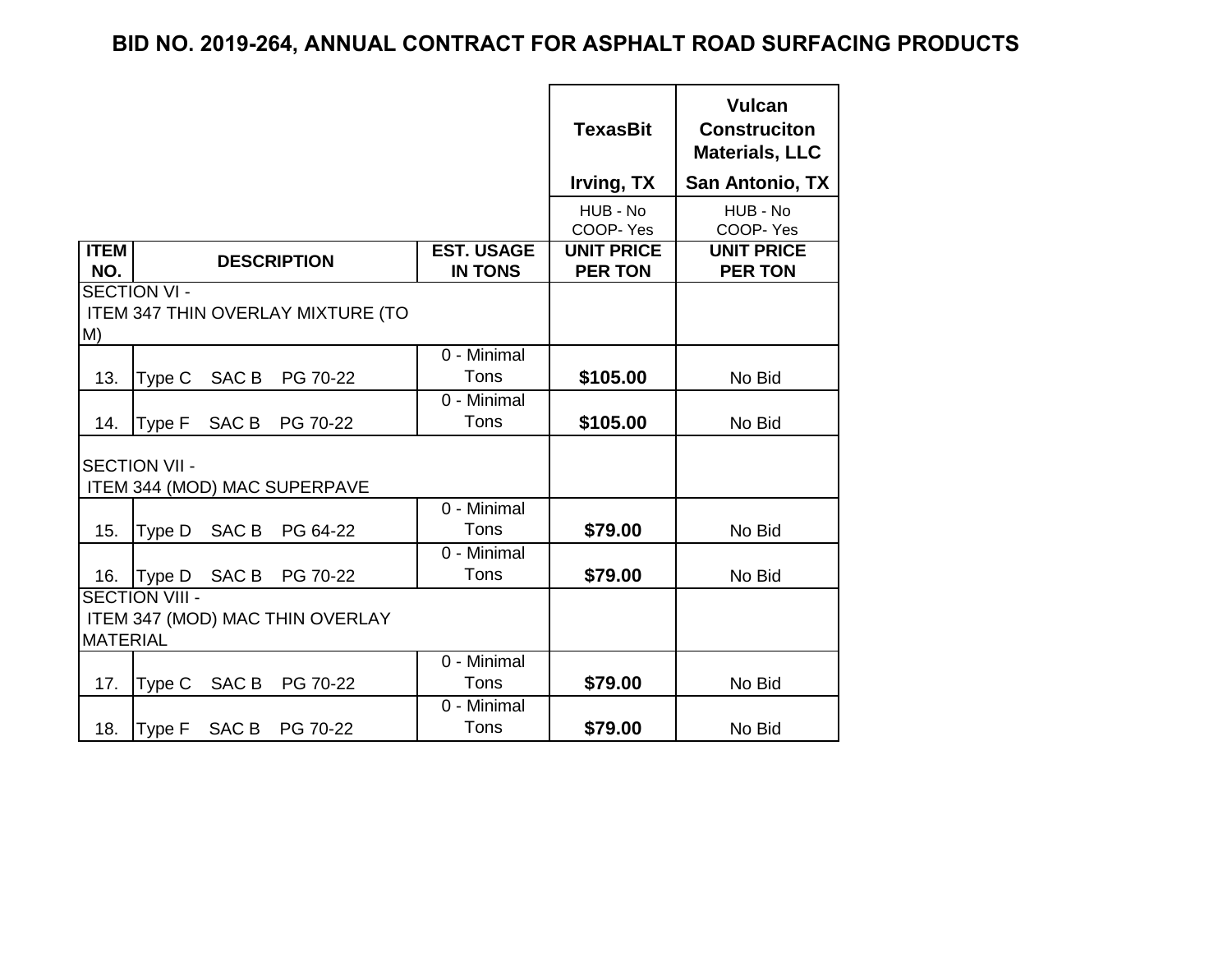|     |                                                         |         | <b>Austin Asphalt, Inc.</b> |                    | <b>Reynolds Asphalt</b><br>& Construction<br>Company | <b>Eurovia Atlantic</b><br>Coast, LLC d/b/a<br><b>Sunmount Paving</b> |                            |  |
|-----|---------------------------------------------------------|---------|-----------------------------|--------------------|------------------------------------------------------|-----------------------------------------------------------------------|----------------------------|--|
|     | <b>Delivery Charges</b>                                 |         | Irving, TX                  |                    | N. Richland Hills, TX                                |                                                                       | Justin, TX                 |  |
|     | TANDEM TRUCK                                            | Per Ton | <b>Per Mile</b>             | Per Ton            | <b>Per Mile</b>                                      | <b>Per Ton</b>                                                        | Per Mile                   |  |
|     | 19. Delivery Charge<br>F.O.B. Precinct Facility/Jobsite | \$9.00  | \$0.60                      | \$5.65             | \$0.20                                               | \$12.50                                                               | <b>Varies</b><br>w/mileage |  |
|     | 20. Minimum Delivery Charge                             |         | \$6.00                      |                    | \$67.80                                              |                                                                       | \$150.00                   |  |
|     | 21. Minimum Delivery Size                               | 13 tons |                             | 12 tons            |                                                      | 12 tons                                                               |                            |  |
|     | <b>FLOWBOY</b>                                          | Per Ton | <b>Per Mile</b>             | Per Ton            | <b>Per Mile</b>                                      | Per Ton                                                               | <b>Per Mile</b>            |  |
|     | 22. Delivery Charge<br>F.O.B. Precinct Facility/Jobsite | \$9.00  | \$0.60                      | \$4.90             | \$0.20                                               | \$10.00                                                               | <b>Varies</b><br>w/mileage |  |
|     | 23. Minimum Delivery Charge                             |         | \$6.00                      |                    | \$102.90                                             |                                                                       | \$220.00                   |  |
|     | 24. Minimum Delivery Size                               | 22 tons |                             | 21 tons            |                                                      | 22 tons                                                               |                            |  |
| 25. | Demurrage Charge                                        |         | \$100.00 per hour           |                    | \$47.95 per hour                                     |                                                                       | \$100.00 per hour          |  |
|     | 26. Normal Expected Delivery ARO:                       |         | 1 Business Day              | <b>No Response</b> |                                                      | <b>48 Hours ARO</b>                                                   |                            |  |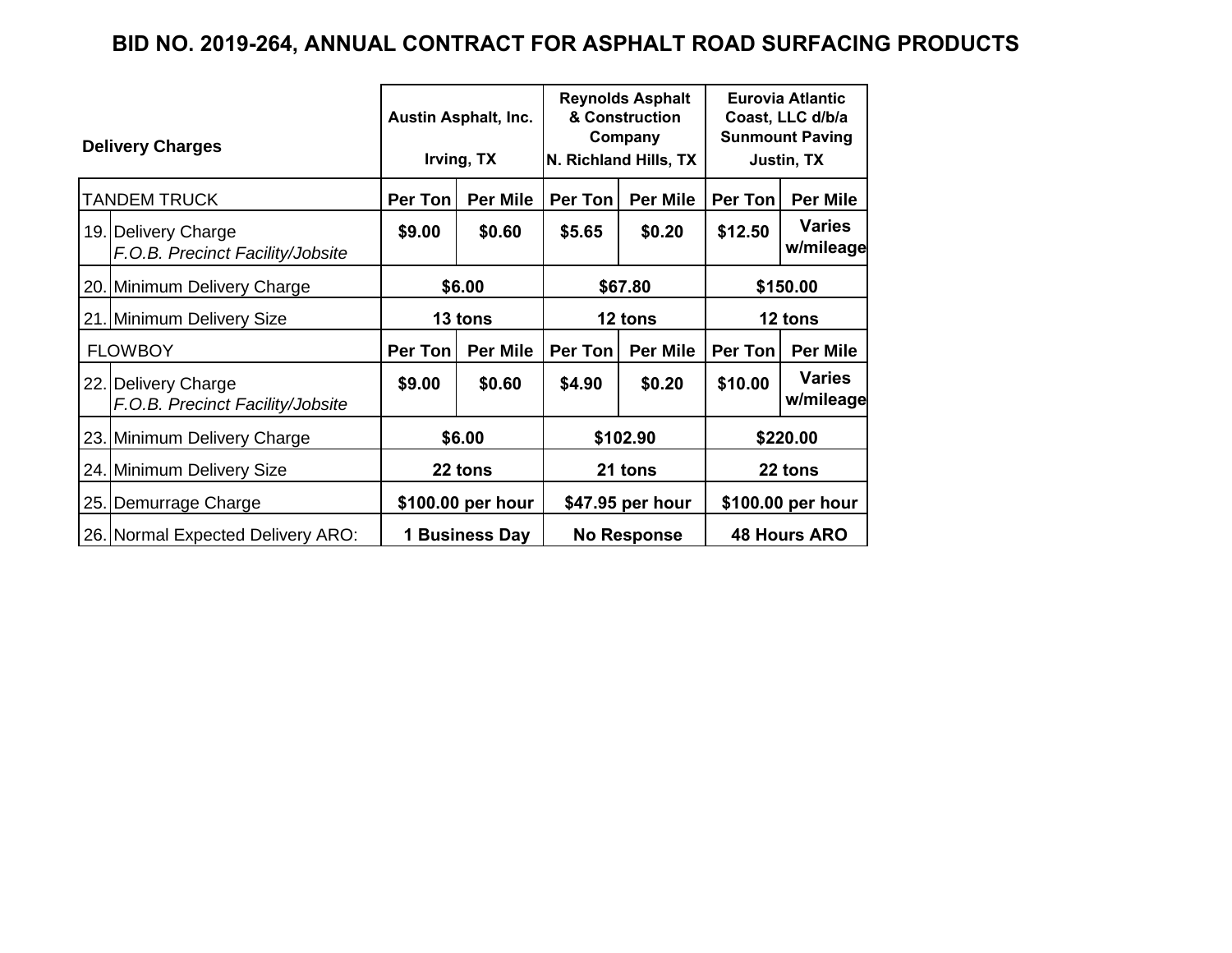| <b>Delivery Charges</b> |                                                         |                               | <b>Texas Bit</b> | <b>Vulcan Construction</b><br><b>Materials, LLC</b> |                   |  |
|-------------------------|---------------------------------------------------------|-------------------------------|------------------|-----------------------------------------------------|-------------------|--|
|                         |                                                         | San Antonio, TX<br>Irving, TX |                  |                                                     |                   |  |
|                         | <b>TANDEM TRUCK</b>                                     | Per Ton                       | <b>Per Mile</b>  | Per Ton                                             | <b>Per Mile</b>   |  |
|                         | 19. Delivery Charge<br>F.O.B. Precinct Facility/Jobsite |                               | \$0.60           | No Bid                                              | <b>No Bid</b>     |  |
|                         | 20. Minimum Delivery Charge                             |                               | \$6.00           | <b>No Bid</b>                                       |                   |  |
|                         | 21. Minimum Delivery Size                               |                               | 2 tons           |                                                     | No Bid            |  |
|                         | <b>FLOWBOY</b>                                          | Per Ton                       | <b>Per Mile</b>  | Per Ton<br><b>Per Mile</b>                          |                   |  |
|                         | 22. Delivery Charge<br>F.O.B. Precinct Facility/Jobsite |                               | \$0.50           | \$18.60                                             | No Bid            |  |
|                         | 23. Minimum Delivery Charge                             |                               | \$5.00           |                                                     | No Bid            |  |
|                         | 24. Minimum Delivery Size                               | 2 tons<br>23 tons             |                  |                                                     |                   |  |
|                         | 25. Demurrage Charge                                    |                               | \$90.00 per hour |                                                     | \$100.00 per hour |  |
|                         | 26. Normal Expected Delivery ARO:                       |                               | 1 Day            |                                                     | N/A               |  |